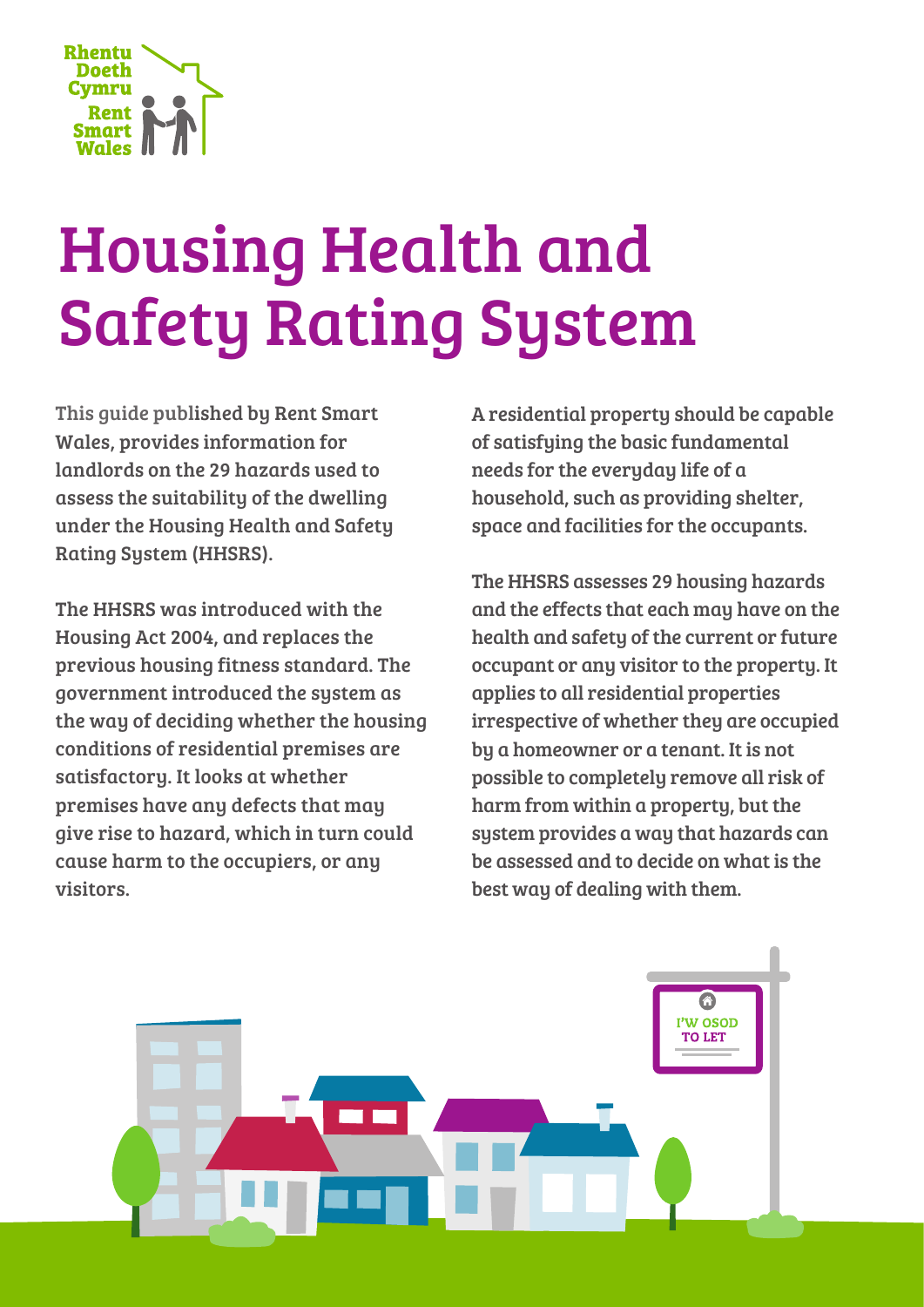## Physiological Requirements



# **Growth**



Health threats due to dust mites, mould or fungal growths, including mental and social well-being health threats associated with damp, humid, mouldy conditions.

**Health effects**: allergies, asthma, effects of toxins from moulds, fungal infections

## **Excess Heat 3. 4.**



Threats due to excessively high indoor air temperatures

**Health effects:** dehydration, trauma, stroke, cardiovascular, respiratory and genitourinary disorders.





Threats to health from chemicals used to treat timber and mould growth.

**Health effects:** risk from inhalation, skin contact, ingestion (eating or drinking the chemical)





Health threat from lead ingestion. Lead sources: paint, water pipes, soil, fumes from leaded petrol.

**Health effects:** lead poisoning, nervous disorders, mental health, blood production issues, behavioural problems in children.

## **Uncombusted 9. 10.fuel gas**



Threat from fuel gas escaped into the atmosphere within the dwelling.

**Health effects:** suffocation

## **Damp Mould 1. 2. Excess cold**



Threats to health from sub-optimal indoor temperatures. Healthy indoor temperature is approximately 21°C.

**Health effects:** respiratory (flu, pneumonia and bronchitis), cardiovascular conditions (heart attacks and strokes), thermoregulatory system impairment (body's temperature control) etc.

## **Asbestos (and MMF)**



Presence of, and exposure to, asbestos fibres and MMF within dwellings.

**Health effects:** Pleural disease, lung cancer, mesothelioma NOTE: Attempting to remove asbestos which is in good condition and not likely to be disturbed is significantly more hazardous that not removing it. Work on asbestos should be done by a contractor licensed by the Health and Safety Executive.

#### **Carbon monoxide and fuel combustion products**



Hazards due to the presence of excess levels in the atmosphere of carbon monoxide, nitrogen dioxide or sulphur dioxide and smoke within the dwelling.

**Health effects:** Dizziness, nausea, headaches, disorientation, unconsciousness, respiratory disorders, bronchitis and breathlessness.



Health threats from radon gas and its progeny's, primarily airborne, but also radon dissolved in water, concern expressed about possible health effects of electromagnetic fields (EMFs), Leakage from microwave ovens (rare).

**Health effects:** Lung cancer caused by exposure to radon gas. Risk increases with dose and duration of exposure.

**Volatile organic** 

**compounds**



Diverse group of organic chemicals, including formaldehyde, that are gaseous at room temperature and found in a wide variety of materials in the home.

**Health effects:** allergies, irritation to eyes, nose, skin and respiratory tract, headaches, nausea, dizziness and drowsiness.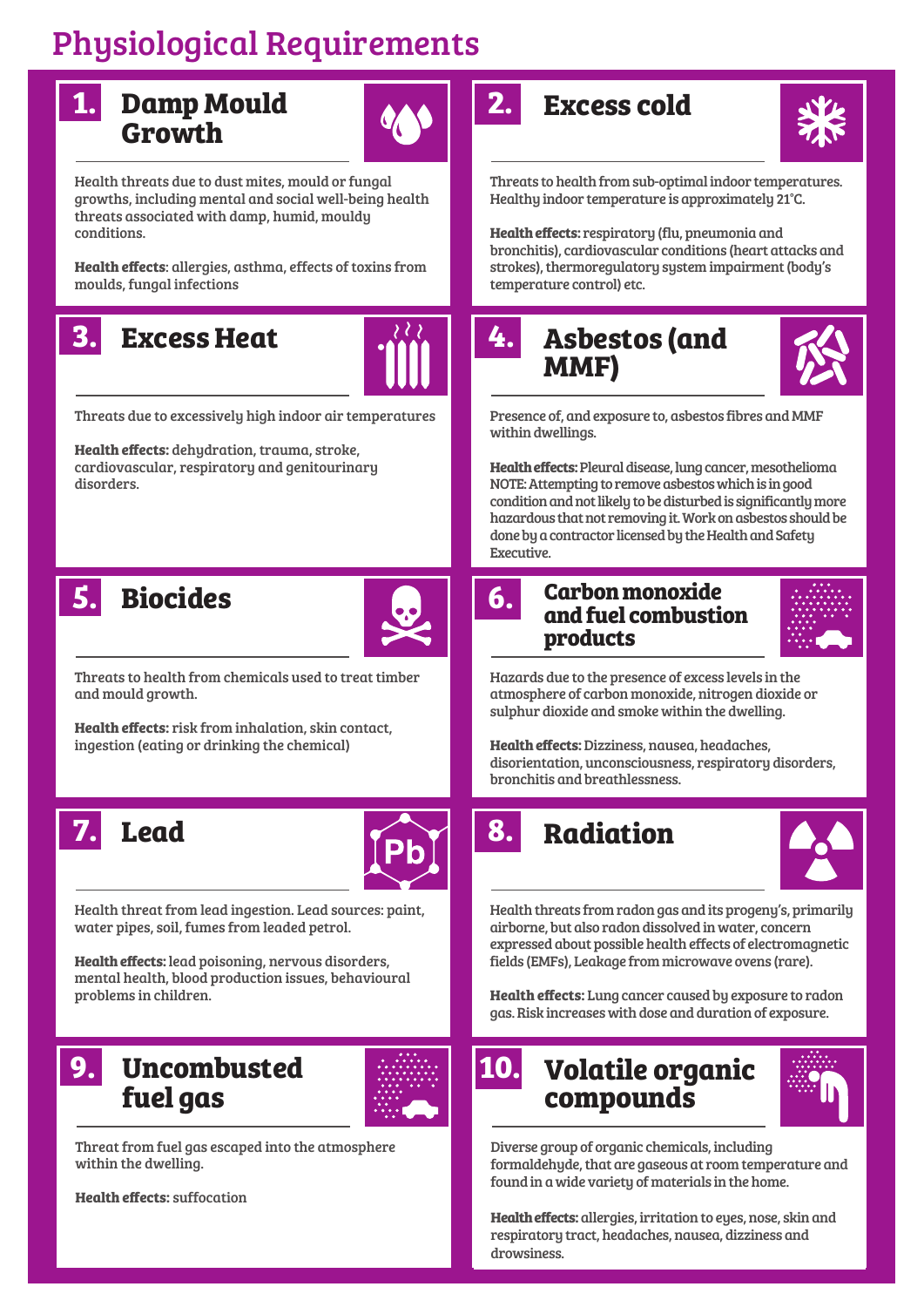## Psychological Requirements

| <b>11.</b> Crowding and | $\left \frac{1}{\sin\theta}\right $ 12. |  |
|-------------------------|-----------------------------------------|--|
| space                   |                                         |  |



Hazards associated with lack of space for living, sleeping and normal household/family life.

**Health effects:** psychological distress and mental disorders, increase hygiene risk and risk of accidents, personal space and privacy needs compromised.

## **Lighting 13. 14. Noise**



Threats to physical and mental health associated with inadequate natural/artificial light, including psychological effects associated with the view from the dwelling through glazing.

**Health effects:** depression and psychological effects due to lack of natural light, eyestrain from glare and inadequate light.

#### **Entry by intruders**



Difficulties in keeping a dwelling secure against unauthorised entry and the maintenance of defensible space.

**Health effects:** Fear of burglary occurring, stress and anguish caused by burglary, injuries caused by intruder.



Threats to physical and mental health due to exposure to noise inside the dwelling or within its curtilage.

**Health effects:** Psychological and physiological changes resulting from sleep disturbance, poor concentration, headaches and anxiety.

## Protection Against Infection



#### **Domestic hygiene, 15. 16. Food Safety pests and refuse**



Poor design, layout and construction, such that the dwelling cannot be readily kept clean and hygienic, access into and harbourage within the dwelling for pests, inadequate and unhygienic provision for storing and disposal of household waste.

**Health effects:** Stomach and intestinal disease, infection, asthma, allergies, food spoilage, disease from rats and birds and physical hazards.

#### **Personal hygiene, sanitation and drainage**



Threats of infection and threats to mental health associated with personal hygiene, including personal and clothes washing facilities, sanitation and drainage.

**Health effects:** stomach and intestinal disease, including dysentery, skin infections and depression.



Threats of infection from poor provision and facilities for storage, preparation and cooking of food.

**Health effects:** Stomach and intestinal disease, diarrhea, vomiting, stomach upsets and dehydration.

## **17. 18. Water supply**



The quality and adequacy of the water supply within the dwellings for drinking and domestic purposes, including threats to health from contamination by bacteria, protozoa, parasites, viruses and chemical pollutants.

**Health effects:** dehydration, fatigue, headaches, dry skin, bladder infections, stomach, intestinal and respiratory disorders, Legionnaires disease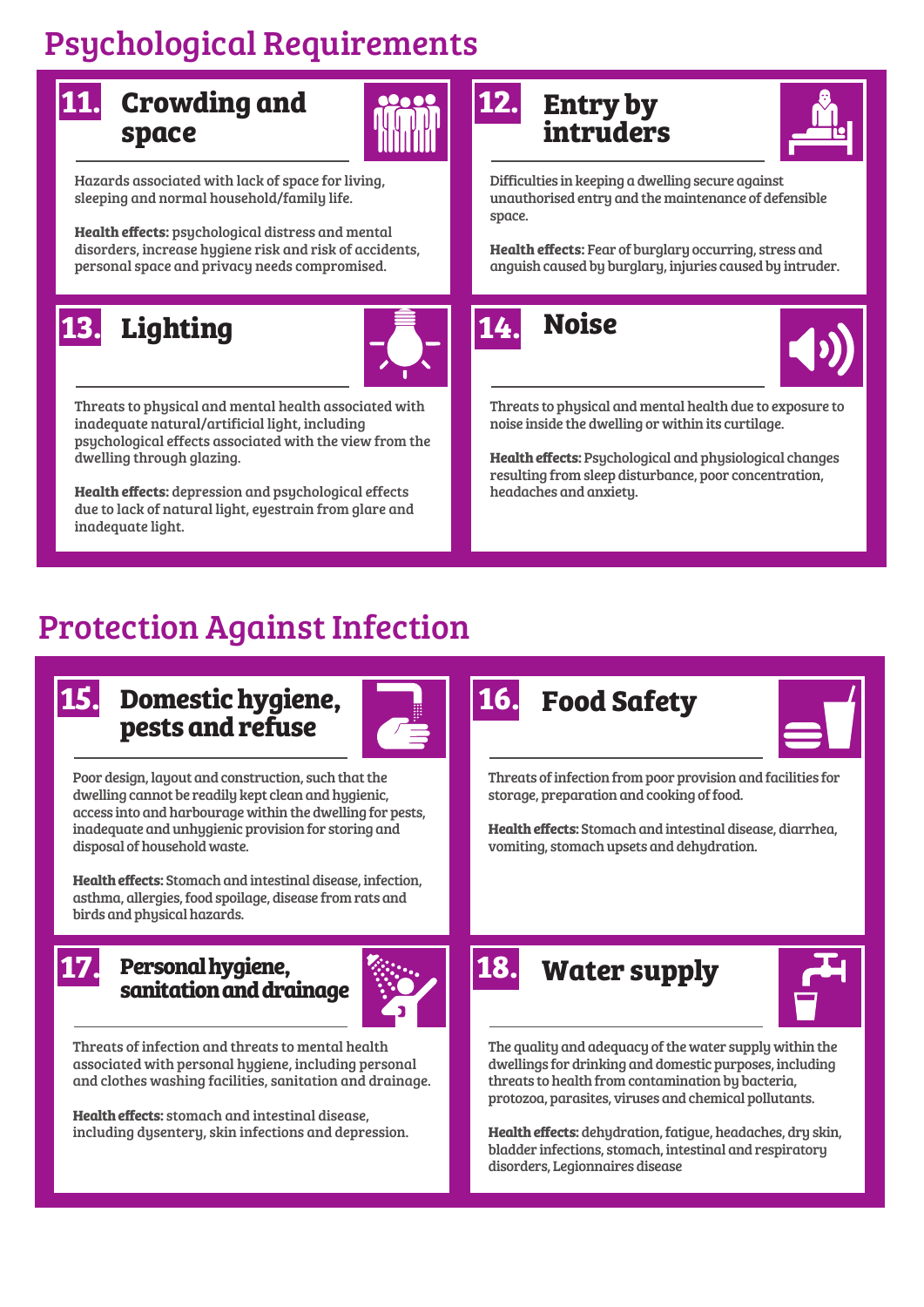## Protection against Accidents

## **Falls associated 19. 20. with baths etc.**



Falls associated with a bath, shower or similar facility.

**Health effects:** Physical injuries, cuts, lacerations, swelling and bruising.

### **Falling on level surfaces etc.**



Falls on any level surface such as floors, yards and paths, including falls associated with trip steps, thresholds or ramps where the change in level is less than 300mm.

**Health effects:** physical injury, bruising, fractures, head, brain and spinal injuries

## **21. Falling on 1.2. 22. stairs etc.**



Falls associated with stairs, steps and ramps where the change in level is greater than 300mm. It includes falls associated with internal stairs or ramps within the dwelling, external steps or ramps within the curtilage of the dwelling; internal common stairs or ramps and external steps or ramps within the curtilage of the building containing the dwelling and giving access to the dwelling and those to shared facilities or means of escape in case of fire. It includes falls over balustrading associated with stairs, steps or ramps.

**Health effects:** physical injury, bruising, fractures, head brain and spinal injuries.



## **Electrical Hazards 23. 24. Fire**



Hazards from shock and burns resulting from exposure to electricity, including from lightning strikes.

**Health effects:** shock



#### **Falling between levels**



Falls from one level to another, inside or outside a dwelling where the difference in levels is more than 300mm, e.g. falls from balconies, landings, out of windows, over garden retaining walls etc.

**Health effects:** physical injuries





Threats from exposure to uncontrolled fire associated smoke at a dwelling. It includes injuries from clothing catching alight, which appears to be common when people attempt to extinguish such a fire.

**Health effects:** burns, being overcome by smoke or gas, death.



#### **Flames, hot 25. 26. surfaces etc.**



Threats of burns – injuries caused by contact with a hot flame or fire, with hot objects or hot non-water based liquids; scalds-injuries caused by contact with hot liquids and vapours. Includes burns caused by clothing catching alight.

**Health effects:** burns, scalds, permanent scarring, death.

## **Collision and entrapment**



Risks of injury from trapping body parts in architectural features, e.g trapping fingers in doors, low ceilings, walls.

**Health effects:** injuries through collision or entrapment involving doors and windows, e.g cuts from glass, shutting door on part of body.